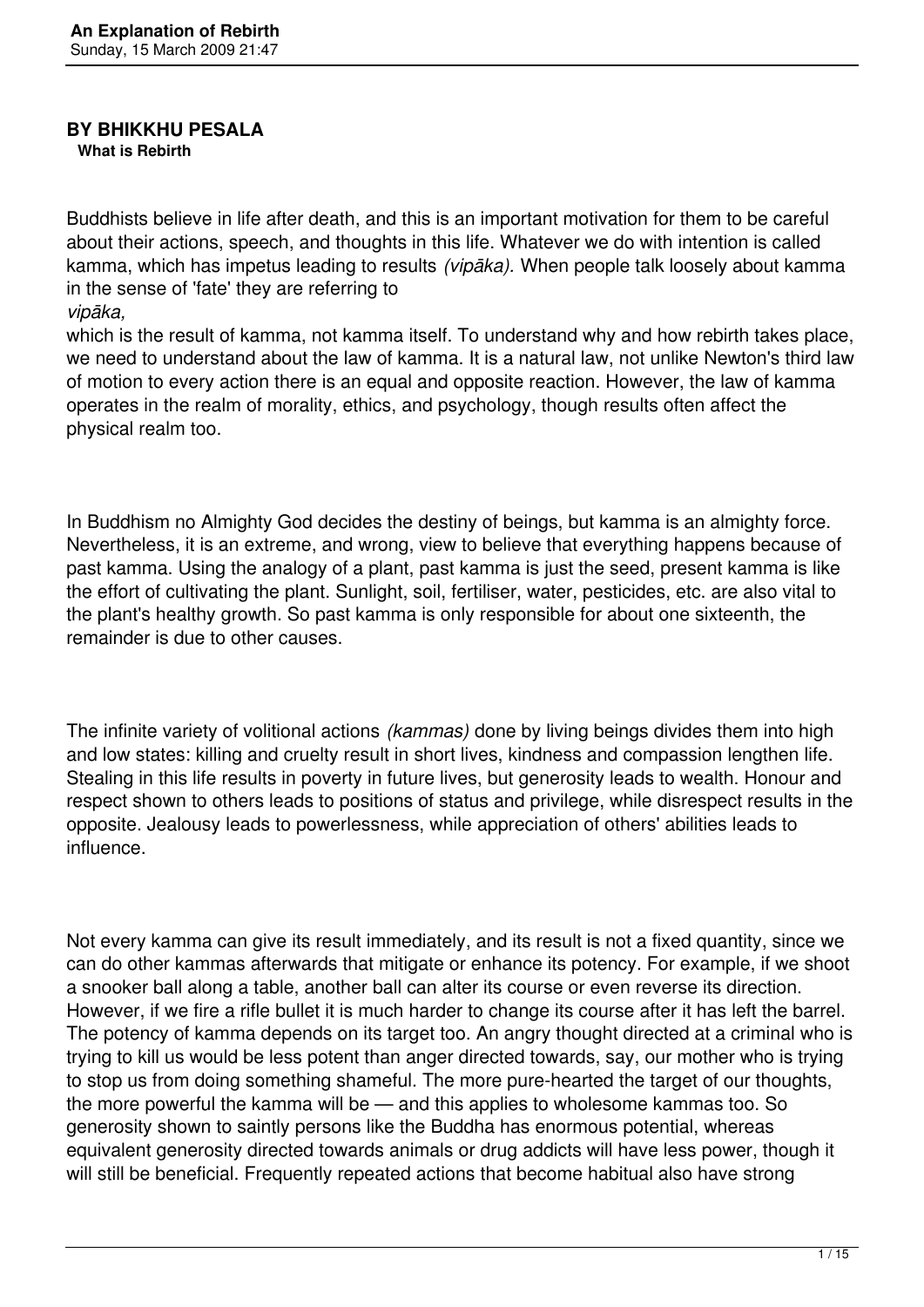potential.

### **Death-proximate Kamma**

The realm where rebirth takes place depends only on the last moment of consciousness at death, but this last moment is conditioned by actions and thoughts done when death is near. So the Buddhist tradition is to encourage dying persons by reminding them of good deeds they have done. Children should try to be equanimous — if they weep or cling to their dying parents this may lead to unwholesome mental states and unfortunate rebirth. The importance of the final moments is clearly illustrated by the following true story from the time of the Buddha.

A large gang of robbers was caught by Buddhists who offered to spare the life of any one of them who would execute all the others. The robber chief volunteered to do this, executed all his former comrades, and remained in public service as his executioner until his old age. On the day that he was due to die, the executioner met Venerable Sāriputta, the chief disciple of the Buddha, and offered his own meal to him. Venerable Sāriputta tried to teach the executioner, but he could not listen attentively due to remorse over his many evil deeds. Venerable Sāriputta then asked him if he had wanted to kill all the people that he had executed. He replied that he had only done what he had to do. This put his mind at rest so that he could pay attention to Venerable Sāriputta's teaching. By meditating effectively as instructed, the executioner attained a deep stage of insight knowledge close to his death, and when he died he was reborn in a heavenly realm.

This shows how important present actions are, compared to past kammas. Even in the midst of doing evil deeds it is possible to have skilful thoughts such as, "This action that I am doing is very shameful and is liable to lead to evil consequences." Conversely, while doing a good deed we can have many unskilful thoughts such as, "I am a very kind and generous person who only thinks about the benefit of others." The law of kamma is very profound. To predict the results of a given kamma is only within the understanding of a Buddha or someone like him. Nevertheless, we can easily understand that it is vital to cultivate wholesome thoughts, speech, and deeds at every opportunity. We do not need to cultivate unwholesome thoughts, since they grow like weeds without any encouragement. To purify the mind through meditation is crucial, and to straighten out wrong views we must study the Dhamma thoroughly.

**The Danger of Wrong Views**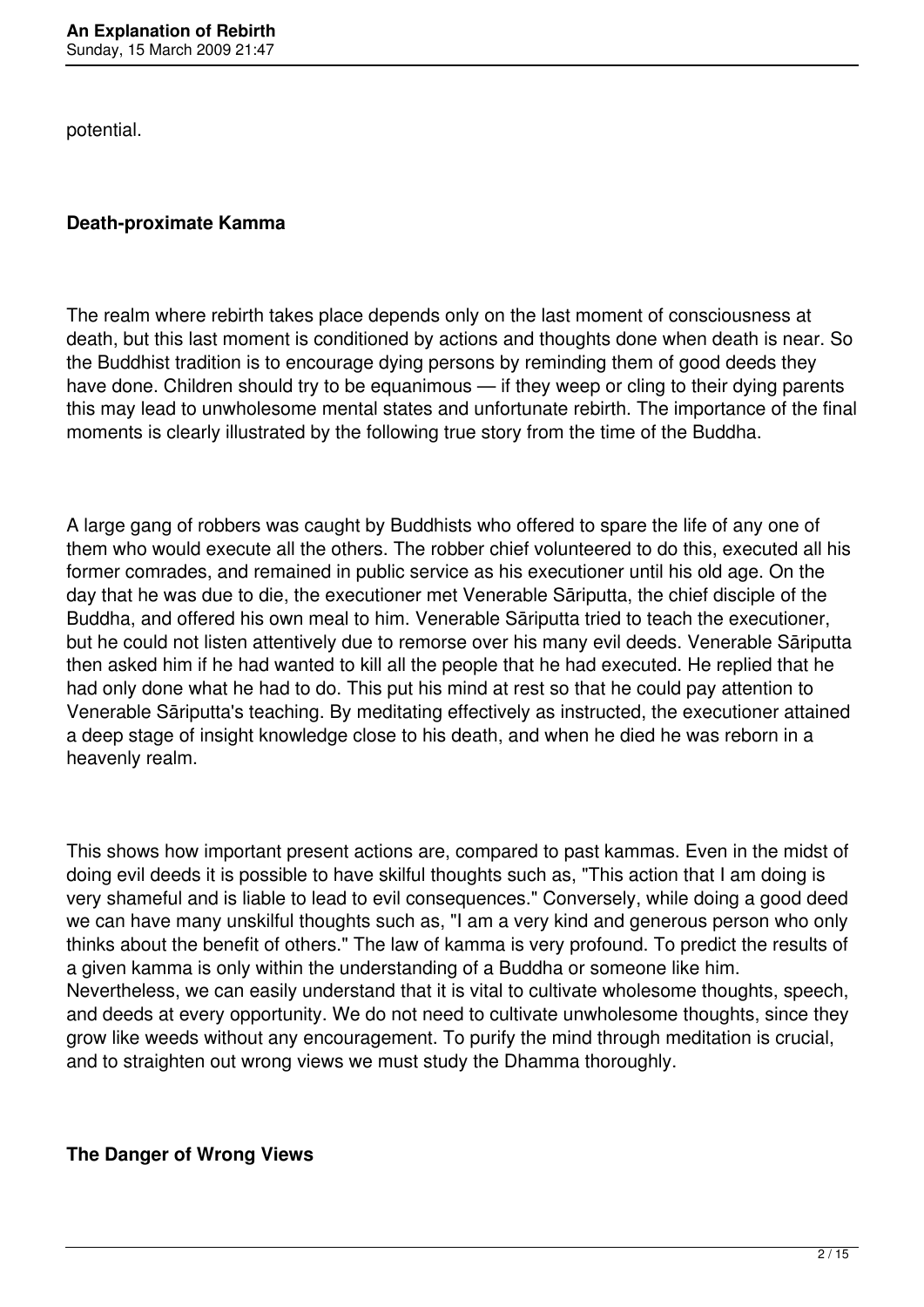Wrong views are very harmful because they mislead people. Everyone does what they think will lead to their own happiness, no one wants to be unhappy. However, due to wrong view people imagine wrong to be right, just like someone lost in the desert who thinks that north is south. The harder they try, the farther astray they go. Three wrong views are particularly blameworthy. The belief that everything that happens to any individual is the will of an almighty god, the belief that everything is due to previous kamma, the belief that there is no cause for anything. All three views deny the importance of one's present actions.

Christians generally believe that God created the world and living beings, but they also believe that they will reap as they sow, so their view is partly right. Those who hold the fatalistic view that everything is due to past kamma are mostly wrong, since only a fraction of the present results are due to past kamma. The third view that there is no cause for anything is totally wrong. Right view holds that every cause gives appropriate effects, and every effect has its corresponding cause. There are four basic causes: kamma, food, climate, and mind.

Many people do not believe that there are other realms of existence such as hell, ghost and demon realms, where evildoers suffer after death. The Buddha taught that such realms do exist, so many people now hold wrong views. One who holds firmly onto such wrong views is opposed to the teaching of the Buddha, and so will be reborn in hell after death.

#### **Cynicism is Not Intelligence**

Intelligent people rightly ask, "Why should anyone believe in such realms, since their existence cannot be proved?" The existence of such realms can be known by direct knowledge through very deep concentration like that developed by the Buddha. It can also be logically proved or inferred by a thorough and careful study of the Buddha's teachings, though it cannot be proved by modern science, which relies on measuring material phenomena. It is not yet possible to detect mentality by electronics, though it is possible to tell with some degree of accuracy whether someone is lying. This is done by measuring physical changes caused by emotions like fear or anxiety. These days, those who can gain direct knowledge are very rare. However, an intelligent person can gain firm confidence in the Buddha's teaching by studying the scriptures, or books by learned monks.

How do we know about the existence of atoms? No one can see an atom with the naked eye,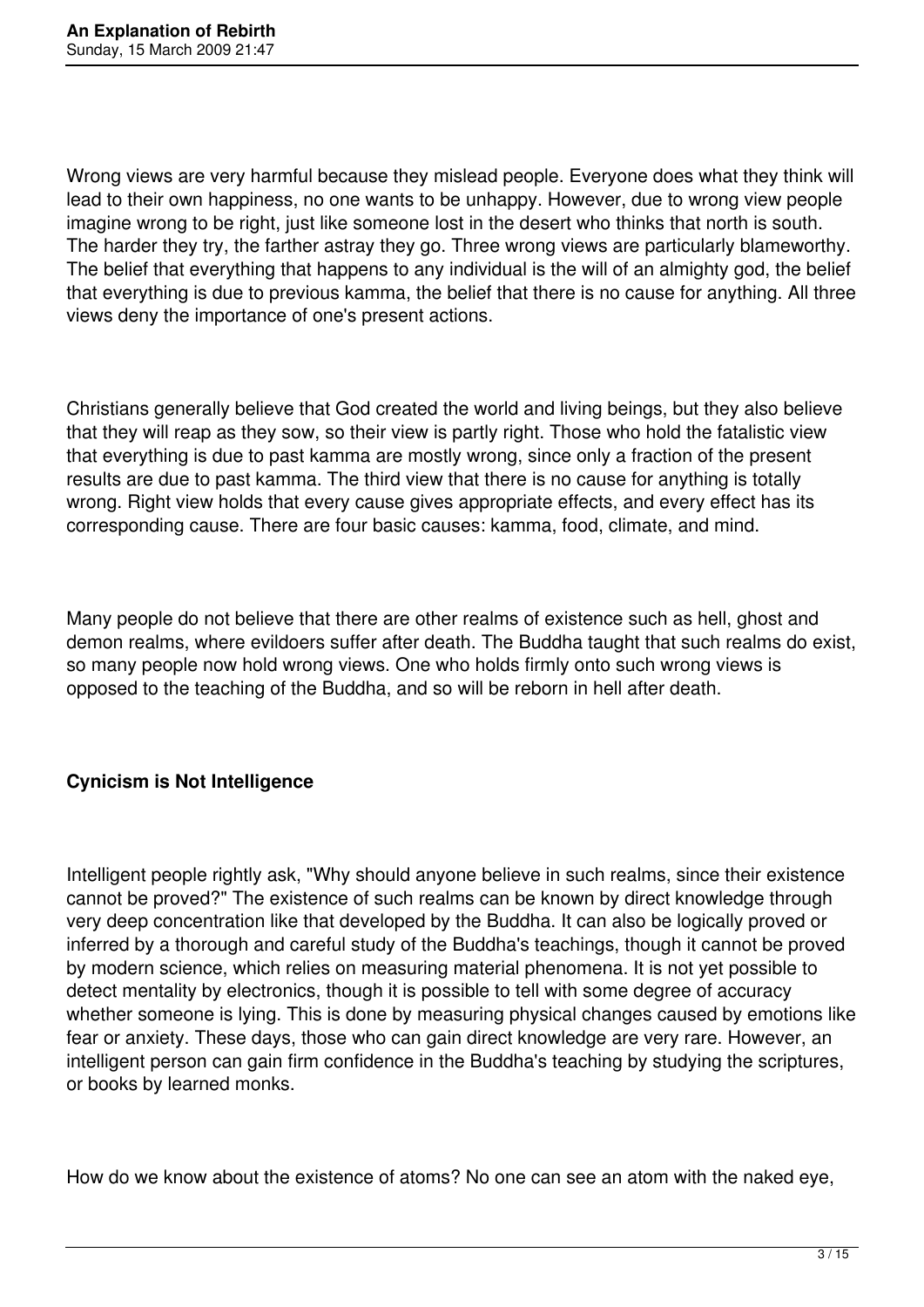nor even with the most powerful optical microscope. Electron microscopes can only show the patterns made by atoms on a screen. Anyone with a good knowledge of science will readily accept that these patterns represent individual atoms. However, someone lacking scientific knowledge would find it very hard to understand what atoms were.

Before Einstein, no one would have given much credence to the equivalence of matter and energy, or to the curvature of space and time, but these abstruse laws of nature are now widely accepted. It took very considerable effort to convince intelligent people about these strange facts. Many ordinary people cannot appreciate the significance of Einstein's theories, and are completely baffled by them.

Those who have neither training in meditation, nor a thorough knowledge of scripture, are ignorant regarding nonhuman realms. Well-educated Buddhists and experienced meditators smile when cynics dismiss such realms and beings as mere superstition.

# **A Precious Human Rebirth**

The various realms of existence are completely open to most living beings. Human beings or deities can be reborn as animals. Animals can occasionally be reborn as human beings or deities. For most human beings, there is little likelihood that they will be reborn in the human realm again after death. The last thought-moment is the deciding factor. Only those who have realised nibbāna are assured of rebirth in the higher realms of existence. Most human beings and deities are facing downwards, since the foolish majority are much more inclined to indulge in sensual pleasures than to do wholesome deeds. Being reborn in higher realms is rarer still for animals since they live by primitive instincts, which means lustful, aggressive, and deluded kamma. Some pets may live a life of luxury, enjoying the company of compassionate and intelligent human beings, but how can they donate things to others, study religion, or practise meditation?

The human realm is therefore a very precious opportunity to make wholesome kamma, which most people squander due to their lack of insight. To meet the Buddha's teachings is even rarer than to gain human rebirth, but many born in Buddhist countries pay little heed to the teachings of pious and learned monks. Among those who practise the Dhamma sincerely, most do not have sufficient confidence, effort, mindfulness, concentration, or wisdom to gain liberation in this very life. Most good Buddhists are self-satisfied with doing pious deeds, since they lack a deep and thorough knowledge of the scriptures. The executioner taught by Venerable Sariputta was more spiritually advanced than many Buddhists of today. He was very fortunate to meet an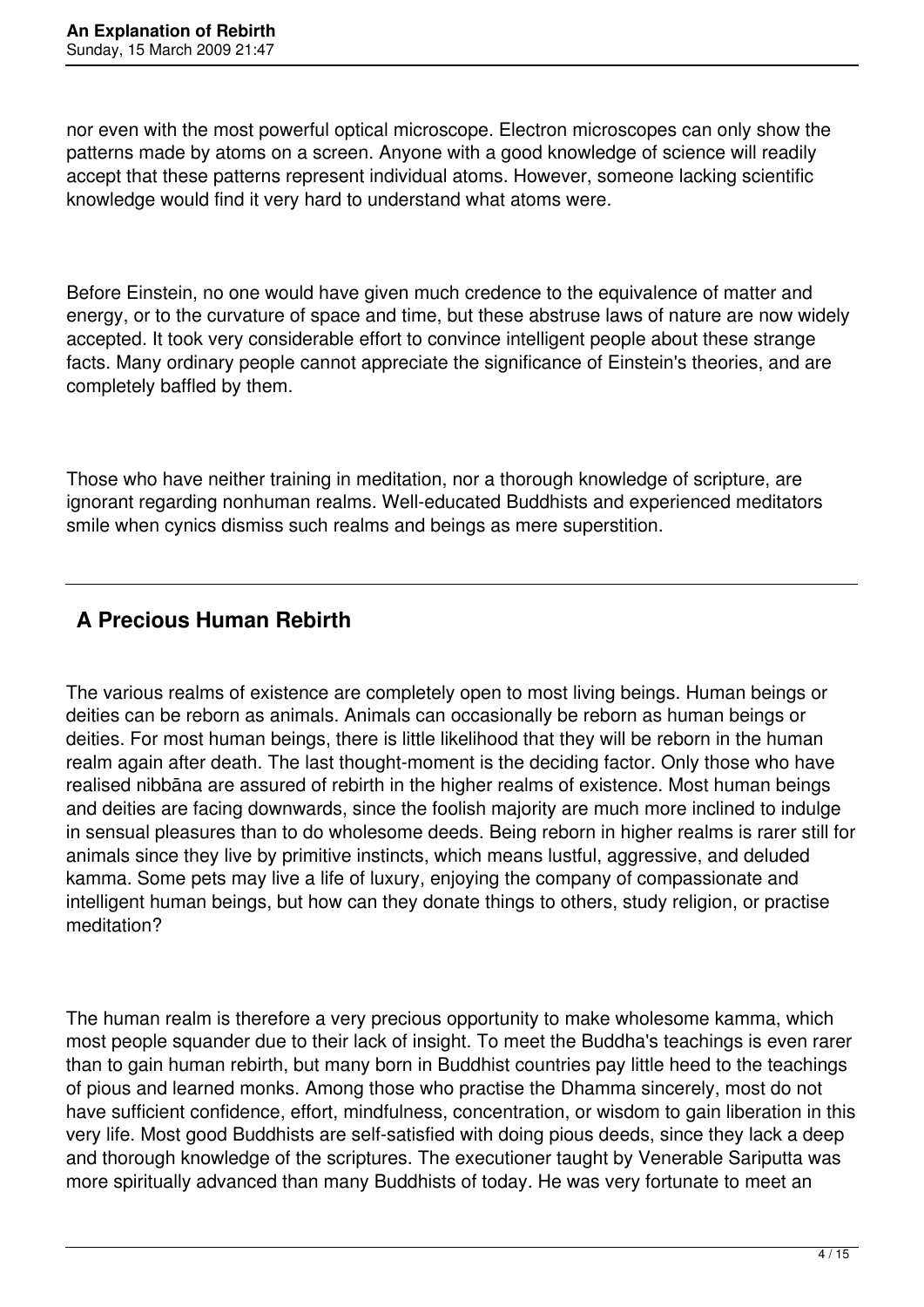excellent teacher like Venerable Sariputta, but also wise enough to realise his own faults.

If one reflects wisely on the undeniable facts of birth and death, one should realise that rebirth will follow death, as surely as Monday morning follows the weekend. Moreover, one will realise that one is powerless to choose one's next existence, unless one has gained complete mastery over one's mind. Most people cannot even avoid getting angry when criticised, abused, or frustrated. How could they avoid falling into hell if the memory of some bad kamma they have done comes to their mind on their deathbed? If we have done too few wholesome kammas and too many unwholesome ones, we will panic when confronted by death, and unwholesome kammas will gain the upper hand. So we should perform the ten wholesome kammas diligently.

What are the ten wholesome kammas? Generosity, morality, mental development (study and meditation), reverence, service, sharing of merit, rejoicing in others' merit, listening to (or studying) the Dhamma, teaching the Dhamma, straightening wrong views (by questioning learned monks or studying good Dhamma books).

We should avoid the ten unwholesome kammas too: killing living beings, stealing, sexual misconduct, lying, abusive speech, slander, idle chatter, covetousness, ill-will, and wrong view.

Last, but not least, we should purify the mind through meditation until supramundane right view is gained on the realisation of nibbāna. Only this can ensure that one does not fall into the lower realms after death. The mind is crucial, it leads our speech and actions. If we hold wrong views, all our thoughts, speech, and actions will be wrong. So gaining right view is of the utmost importance.

## **Rebirth is NOT Reincarnation**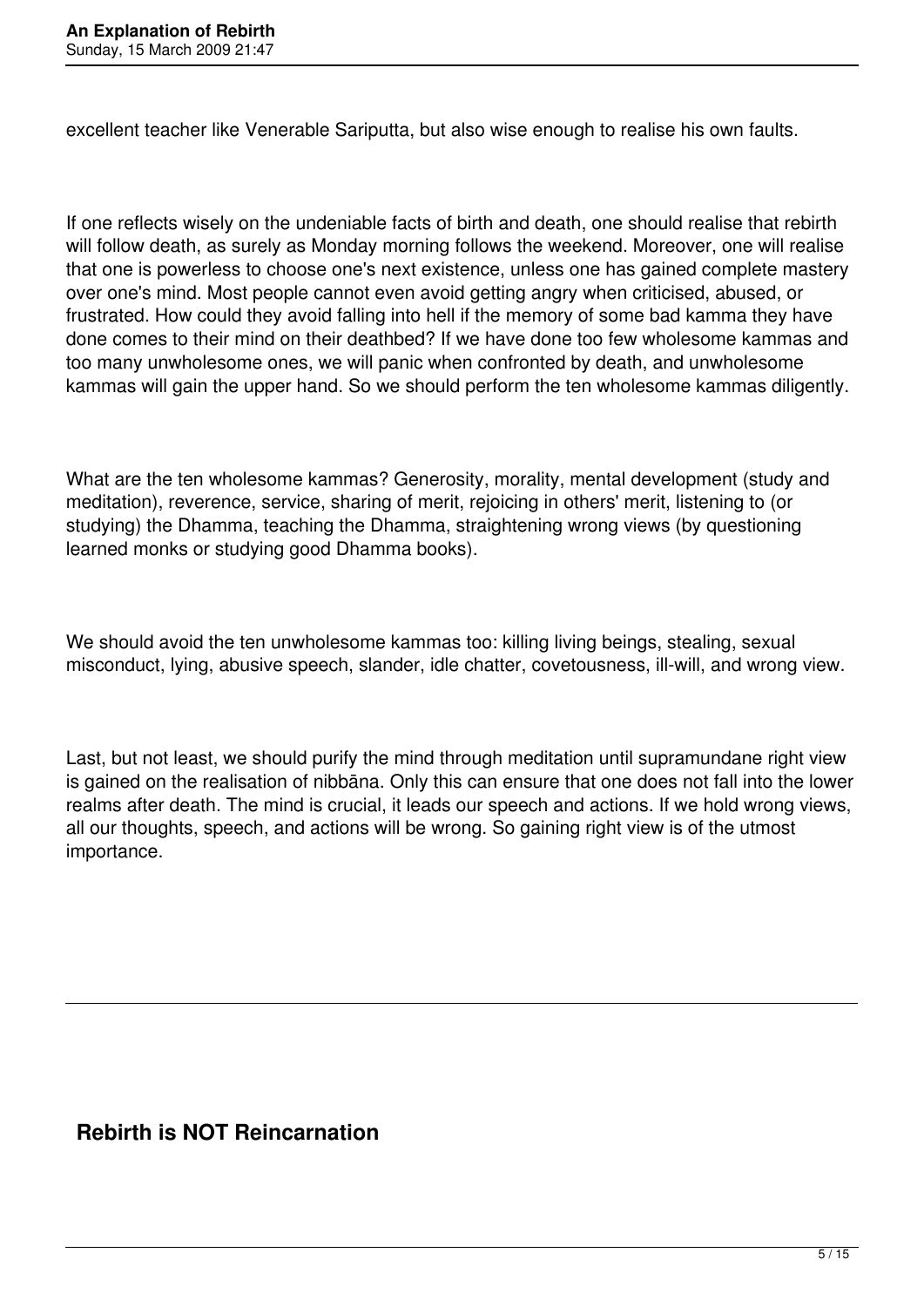Theravāda Buddhists do not use the terms 'transmigration' or 'reincarnation' because both of these expressions imply the existence of a permanent soul or self, which is contrary to the Buddha's teaching of not-self *(anatta).* We prefer to use the term 'rebirth.'

I will explain the distinction between the Buddhist doctrine of 'rebirth' and the Hindu doctrine of 'transmigration' — it is an important point, and one that is often misunderstood. This is hardly surprising, since it is through not understanding the nature of a person or being, a self or soul, that we have all wandered so long in the cycle of birth and death. The Buddha's teaching of not-self and rebirth was a radical departure from the theory of transmigration of souls that was commonly held at his time. Unless one studies carefully, or practises insight meditation with a strong commitment, one can easily misunderstand this teaching. Generally, people will err on the side of eternalism, or on the side annihilationism, instead of seeing the Middle Path of Buddhism.

Light a candle with a match, or visualise doing it. Hold the wick directly above the lighted match, but not actually touching the flame. Watch carefully. The wick will begin to smoke, and will then burst into flame. Does the flame jump from the match to the candle? Is the candle flame the same as the flame on the match, or is it a different one? If we describe the process scientifically we will say that the heat from the flame on the match vaporised some paraffin wax from the candle, and the paraffin vapour ignited, producing a new flame. The two flames are separate and burn from different fuels, but are causally related.

Likewise, kamma done in one existence is like the heat. The candle is like the physical basis provided by the parents. The candle flame is like the newly born being that arises dependent upon previous causes and present supporting conditions. One important difference between rebirth and the two flames is that the last conscious moment of the previous existence ceases totally, then rebirth consciousness arises immediately afterwards. No mental or physical phenomena "transmigrate" or pass between the two existences. Rebirth is simple a process of cause and effect. Whatever potential a being has accumulated throughout many existences is preserved to give its results whenever and wherever conditions are ripe. No good or evil deeds that a being does are destroyed at death. Some may be too weak to give any effect, but any significant kammas retain their potential to give results at some point in the future, as the seeds of desert plants await the coming of rain. Powerful kammas give their results immediately, while weaker kammas may have to wait for aeons to mature.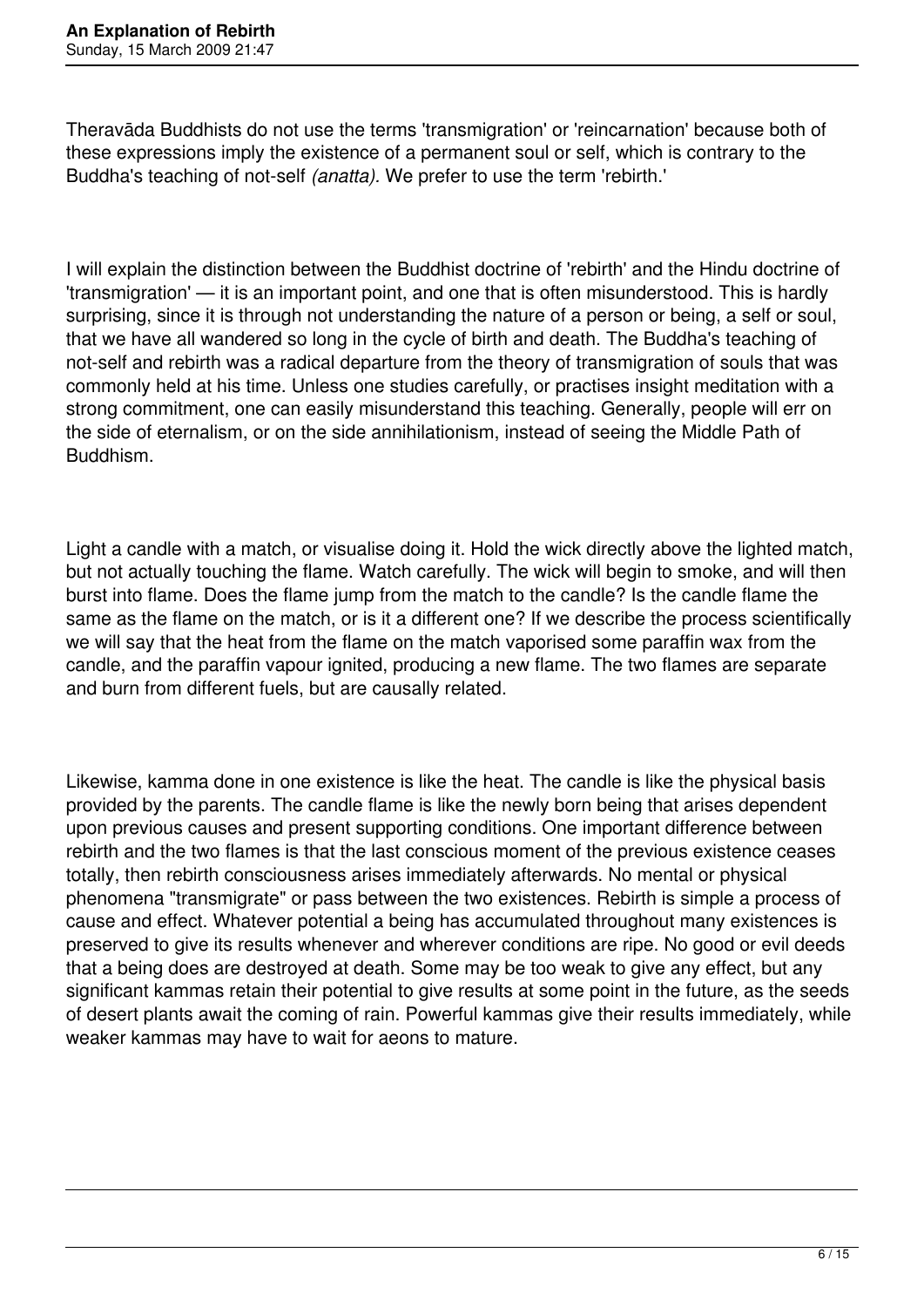## **Debate of King Milinda Extracts from the Debate of King Milinda**

The following extracts are all from "The Debate of King Milinda" — an abridgement of the translation of the Milindapañhā. This famous work of Buddhist literature from the 1st century BC, is based on dialogues between a Buddhist monk, Nāgasena, and a Bactrian Greek king, Menander.

#### **What is in a Name?**

King Milinda went to Nāgasena and after exchanging polite and friendly greetings, took his seat respectfully to one side. Milinda began by asking:

"How is your reverence known, and what sir, is your name?" "O king, I am known as Nāgasena, but that is only a designation in common use, for no permanent individual can be found."

Then Milinda called upon the Bactrian Greeks and the monks to bear witness: "This Nāgasena says that no permanent individual is implied in his name. Is it possible to approve of that?" Then he turned to Nāgasena and said, "If, most venerable Nāgasena, that is true, who is it who gives you robes, food and shelter? Who lives the righteous life? Or again, who kills living beings, steals, commits adultery, tells lies or takes strong drink? If what you say is true then there is neither merit nor demerit, nor is there any doer of good or evil deeds and no result of kamma. If, venerable sir, a man were to kill you there would be no murder, and it follows that there are no masters or teachers in your Order. You say that you are called Nāgasena; now what is that Nagasena? Is it the hair?"

"I don't say that, great king."

"Is it then the nails, teeth, skin or other parts of the body?" "Certainly not."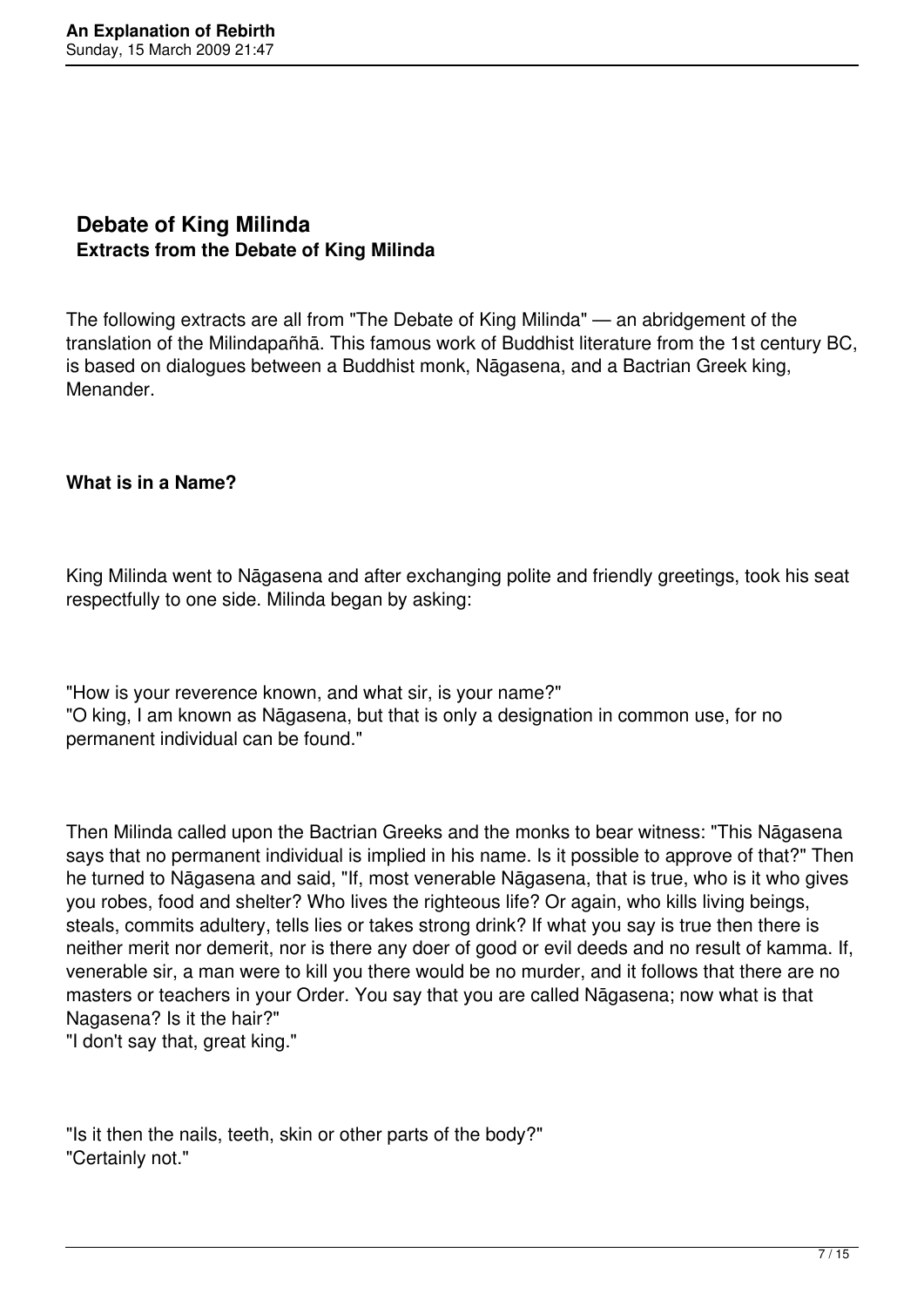"Or is it the body, or feelings, or perceptions, or formations, or consciousness? Is it all of these combined? Or is it something outside of them that is Nāgasena?" And still Nāgasena answered: "It is none of these."

"Then, ask as I may, I can discover no Nāgasena. Nāgasena is an empty sound. Who is it we see before us? It is a falsehood that your reverence has spoken."

"You, sir, have been reared in great luxury as becomes your noble birth. How did you come here, by foot or in a chariot?" "In a chariot, venerable sir."

"Then, explain sir, what that is. Is it the axle? Or the wheels, or the chassis, or reins, or yoke that is the chariot? Is it all of these combined, or is it something apart from them?" "It is none of these things, venerable sir."

"Then, sir, this chariot is an empty sound. You spoke falsely when you said that you came here in a chariot. You are a great king of India. Who are you afraid of that you speak an untruth?" And he called upon the Bactrian Greeks and the monks to bear witness: "This King Milinda has said that he came here by a chariot but when asked 'What is it?' he is unable to show it. Is it possible to approve of that?"

Then the five hundred Bactrian Greeks shouted their approval and said to the king, "Get out of that if you can!"

"Venerable sir, I have spoken the truth. It is because it has all these parts that it comes under the term chariot."

"Very good, sir, your majesty has rightly grasped the meaning. Even so it is because of the thirty-two kinds of organic matter in a human body and the five aggregates of being that I come under the term Nāgasena. As it was said by Sister Vajirā in the presence of the Blessed One, 'Just as it is by the existence of the various parts that the word "Chariot" is used, just so is it that when the aggregates of being are there we talk of a being."

"Most wonderful, Nāgasena, most extraordinary that you have solved this puzzle, difficult though it was. If the Buddha himself were here he would approve of your reply."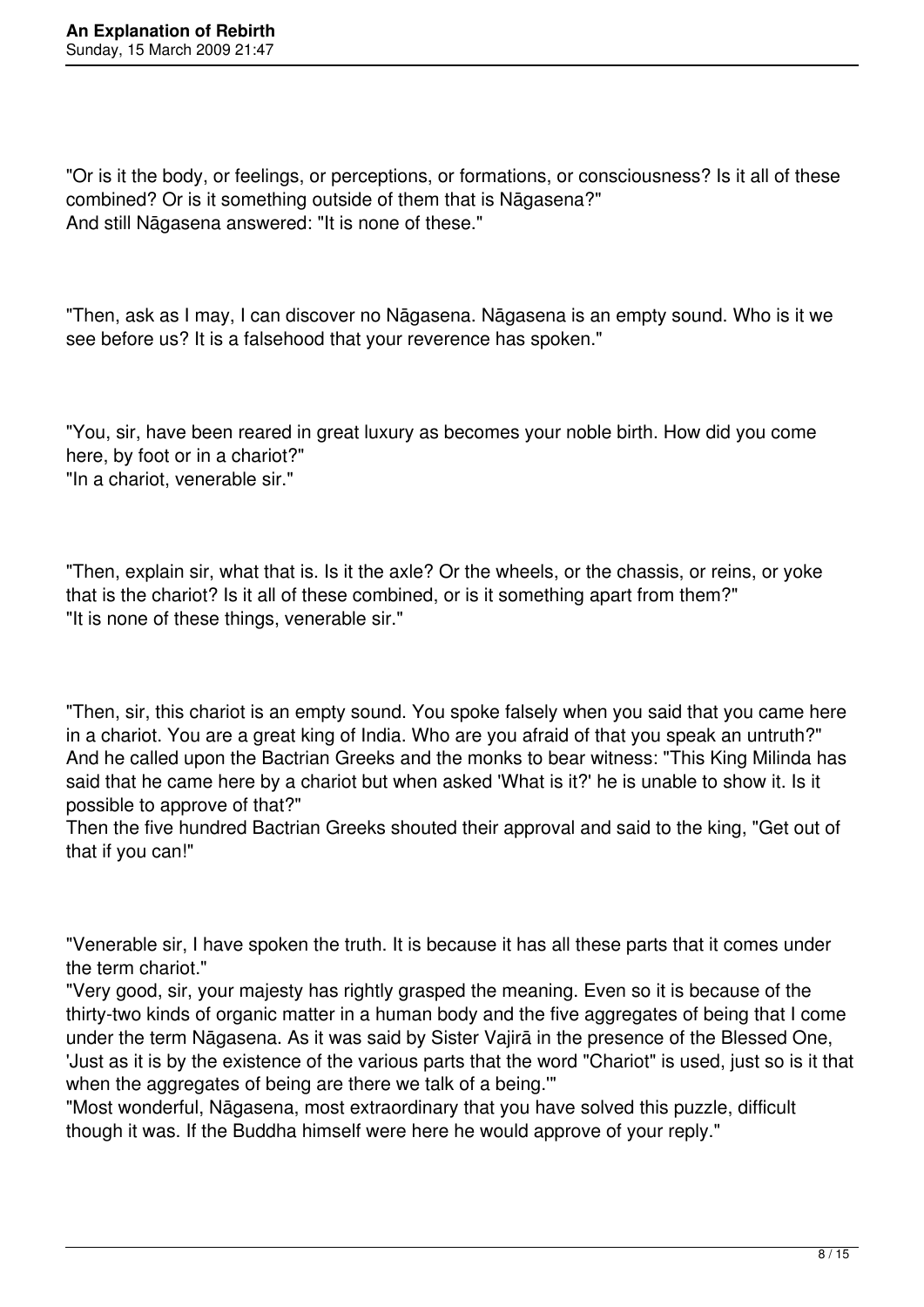#### **Me and My Shadow**

"How many rains do you have Nāgasena?" "Seven, your majesty."

"But how can you say it is your seven; is it you who are seven or the number that is seven?" And Nāgasena said, "Your shadow is now on the ground. Are you the king, or is the shadow the king?"

"I am the king, Nāgasena, but the shadow comes into being because of me." "Just so, O king, the number of the years is seven, I am not seven. But it is because of me that the number seven comes into being and it is mine in the same sense as the shadow is yours."

"Most wonderful, Nāgasena, and extraordinary. Well has this puzzle been solved by you, difficult as it was."

#### **Rebuttal of the Soul Belief**

Devamantiya, Anantakāya and Mankura went to Nāgasena's hermitage to accompany the monks to the palace. As they were walking along together, Anantakāya said to Nāgasena:

"When, your reverence, I say, 'Nāgasena' what is that Nāgasena?" "What do you think that Nāgasena is?" "The soul, the inner breath, which comes and goes."

"But if that breath, having gone out, should not return would that man still be alive?" "Certainly not."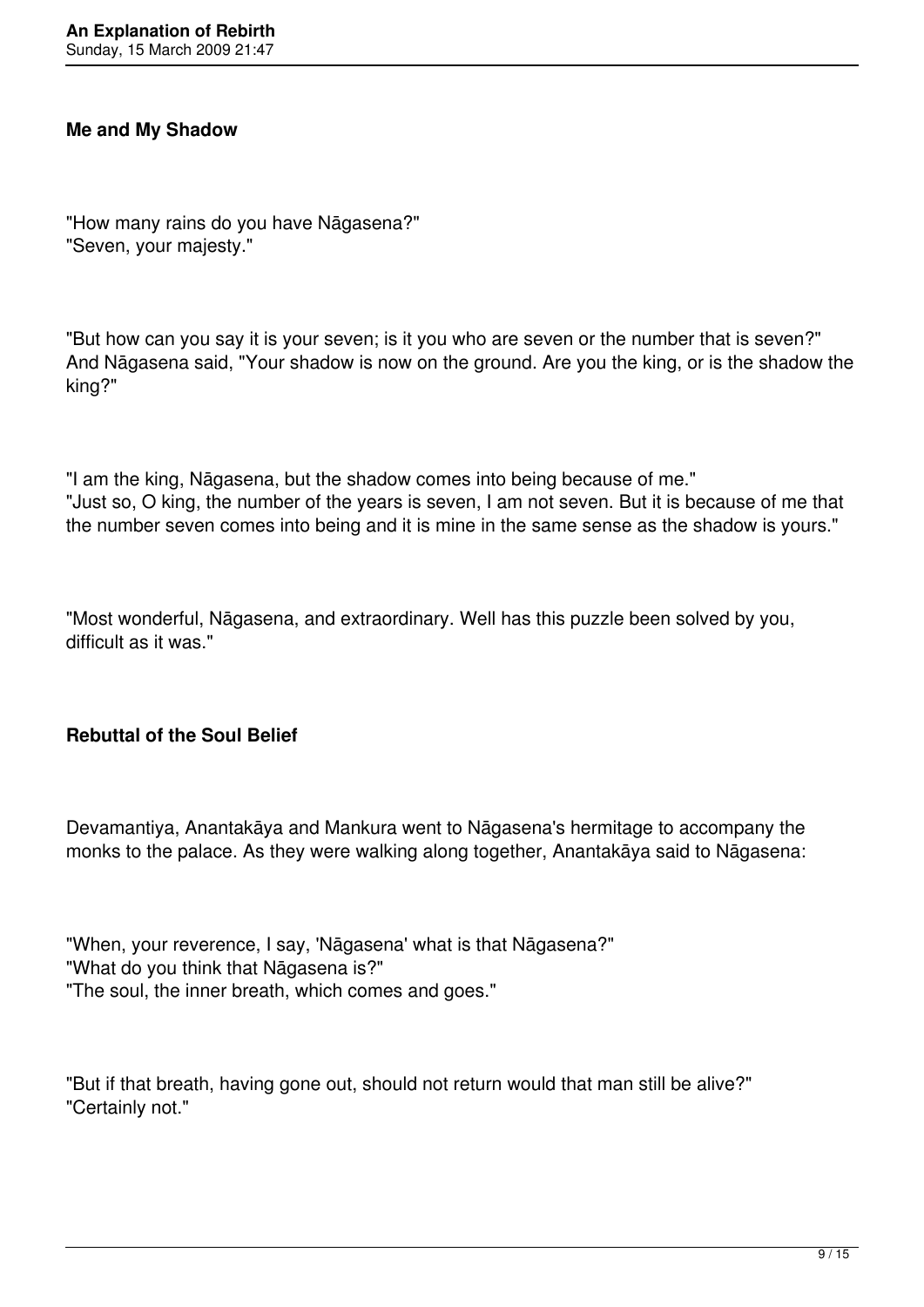"But when those trumpeters and the like have blown their trumpets does their breath return to them?"

"No venerable sir, it doesn't."

"Then why don't they die?"

"I am not capable of arguing with you sir, pray tell me how it is."

"There is no soul in the breath. These inhalations and exhalations are merely constituent powers of the bodily frame." Then the elder talked to him on the Abhidhamma and Anantakāya was satisfied with his explanation.

#### **Is the Same Person Reborn?**

"He who is reborn, Nāgasena, is he the same person or another?" "Neither the same nor another."

"Give me an illustration."

"In the case of a pot of milk that turns first to curds, then to butter, then to ghee; it would not be right to say that the ghee, butter and curds were the same as the milk, but they have come from that so neither would it be right to say that they are something else."

**What is Reborn?** 

"What is it, Nāgasena, that is reborn?" "Mind and matter."

"Is it this very mind and matter that is reborn?"

"No, it is not, but by this mind and matter deeds are done and because of those deeds another mind and matter is reborn; but that mind and matter is not thereby released from the results of its previous deeds."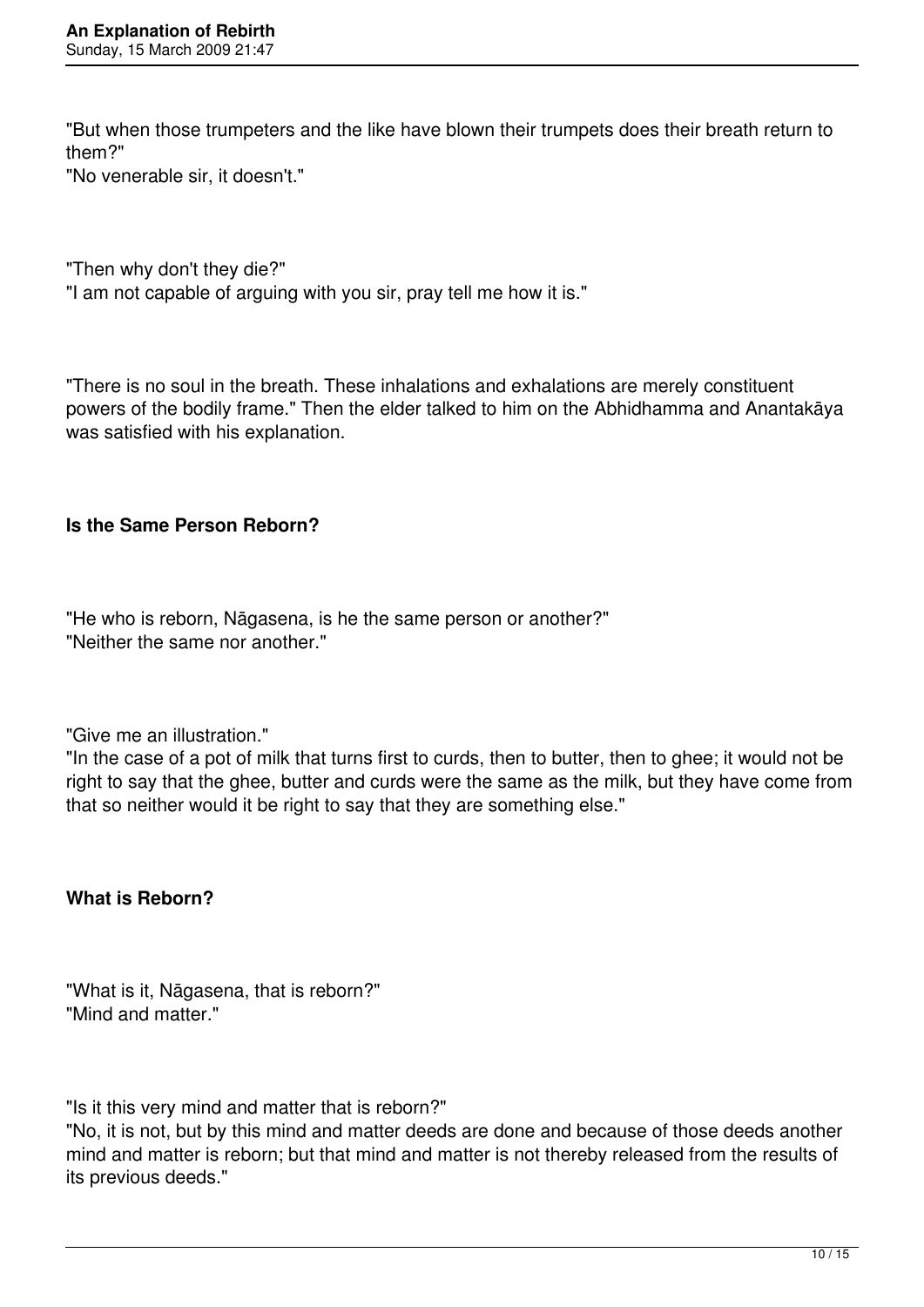#### "Give me an illustration."

"It is like a fire that a man might kindle and, having warmed himself, he might leave it burning and go away. Then if that fire were to set light to another man's field and the owner were to seize him and accuse him before the king, and he were to say, 'Your majesty, I did not set this man's field on fire. The fire that I left burning was different to that which burnt his field. I am not guilty.' Would he deserve punishment?"

"Indeed, yes, because whatever he might say the latter fire resulted from the former one." "Just so, O king, by this mind and matter deeds are done and because of those deeds another mind and matter is reborn; but that mind and matter is not thereby released from the results of its previous deeds."

#### **The One Who Knows**

"Is there, Nāgasena, such a thing as 'The one who knows' (vedagu)?"

"What is this thing?"

"The living principle within that sees, hears, tastes, smells, feels and discerns things; just as we, sitting here, can look out of any window we wish to."

"If, O king, the living principle within can see, hear, taste, smell and feel things like you say, can it not also see forms through the ear and so on?" "No, venerable sir."

"Then, O king, the living principle within cannot make use of whichever sense it pleases as you suggested. It is, O king, by reason of the eye and forms that sight and those other conditions arise, namely; contact, feeling, perception, intention, one-pointedness, vitality and attention. Each arises simultaneously with its cause and herein 'The one who knows' cannot be found."

### **Transmigration or Rebirth?**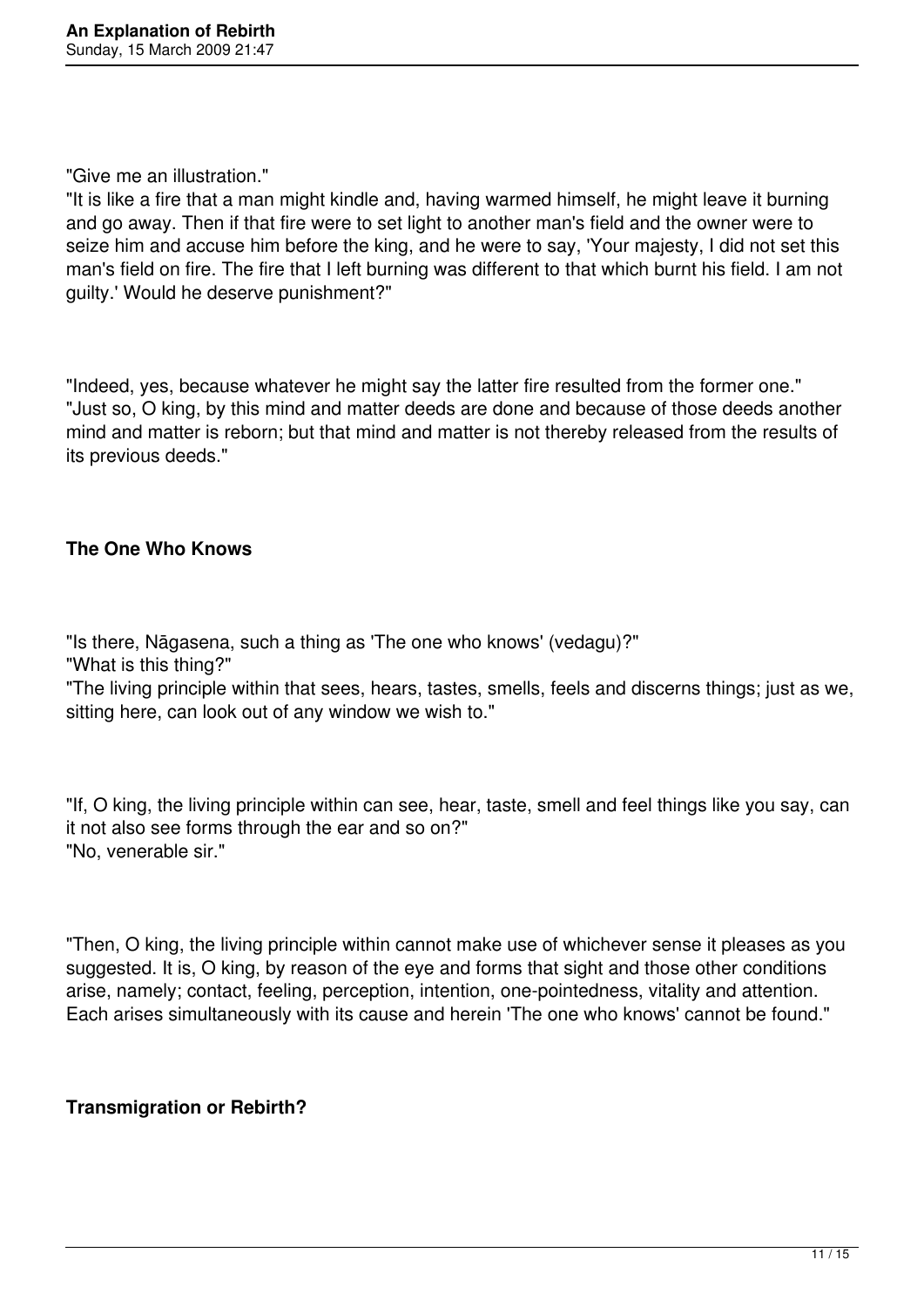"Is there any being who transmigrates from this body to another?" "No there is not."

"If that is so, would there not be an escape from the result of evil deeds?" "Yes there would be an escape if they were not to be reborn, but there would not be if they were to be reborn. This mind and body process commits deeds either pure or impure, and because of that kamma another mind and body process is reborn. Therefore this mind and body is not free from its evil deeds."

"Give me an illustration." "If a thief were to steal another man's mangoes, would he deserve punishment?" "Indeed he would."

"But the mangoes he stole were not those that the owner had planted; why should he deserve punishment?"

"Because those that he stole resulted from the others."

"Just so, O king, this mind and body process commits deeds either pure or impure, and because of that kamma another mind and body process is reborn. Therefore this mind and body is not free from its evil deeds."

#### **Where is Kamma Stored Up?**

"When deeds are committed by one mind and body process, where do they remain?" "The deeds follow them, O king, like a shadow that never leaves. But one cannot point them out saying, 'Those deeds are here or there,' just as the fruits of a tree cannot be pointed out before they are produced."

## **Putting an End to Rebirth**

Buddhists believe that death is always followed by rebirth until one attains enlightenment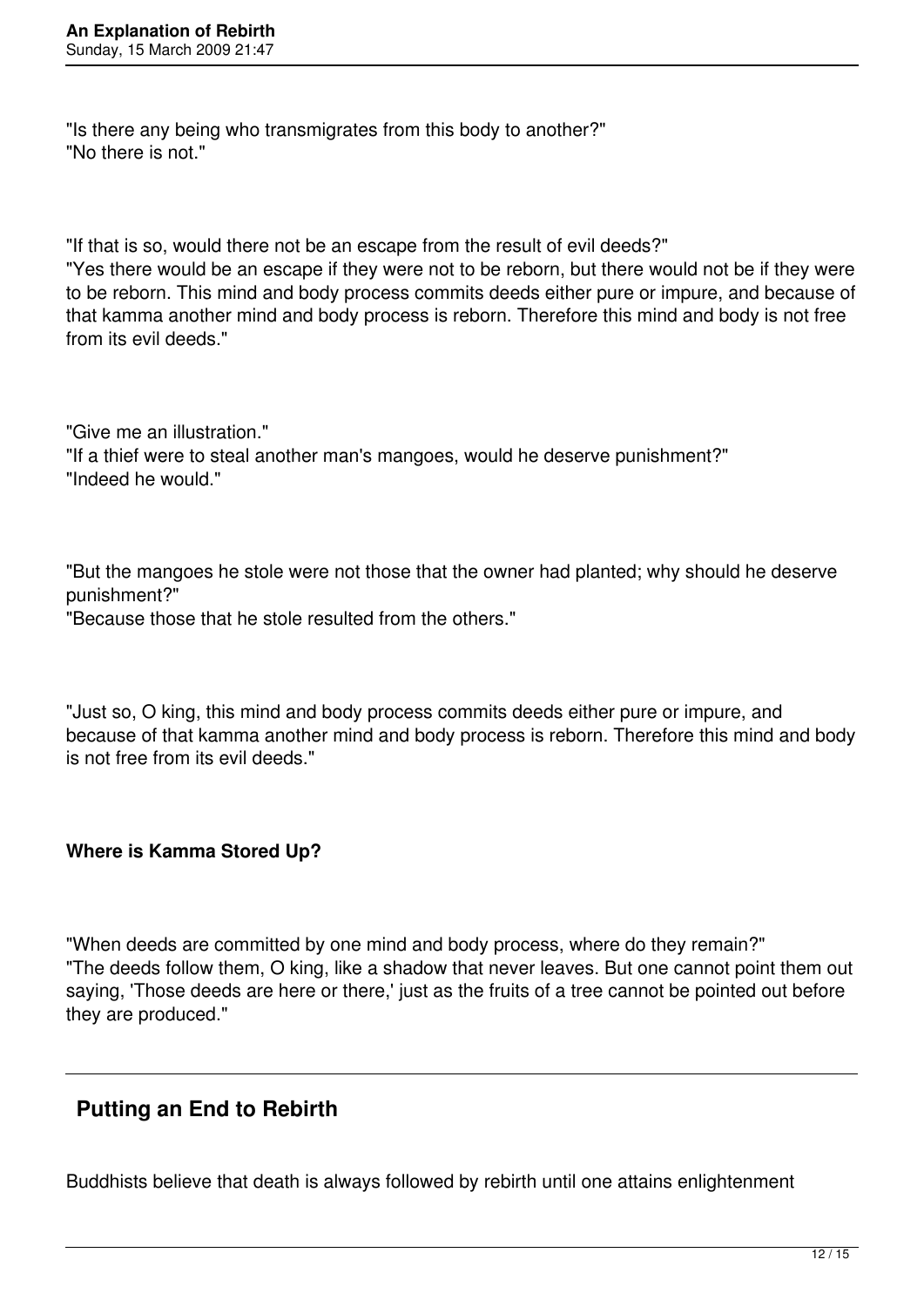(Arahantship), which means the eradication of all ignorance and attachment. With this attainment the Arahant puts an end to kamma, so the cycle of rebirth and consequent suffering, old age, and death is cut off at the death of an Arahant or Buddha, which is called his parinibbāna.

#### **The Noble Ones**

If a wise disciple of the Buddha practises insight meditation diligently and attains nibbāna for the first time he or she puts and end to rebirth in the lower realms of suffering: hell, ghosts, demons, and animals. At this first stage of enlightenment, the meditator is called a Stream-winner (sotāpanna), because he or she has entered the stream that leads to the final liberation of Arahantship. The Stream-winner has destroyed the wrong view of a permanent self, soul, or ego, and so is incapable of doing any evil deeds such as killing living beings, stealing, sexual misconduct, telling lies, or taking drugs and alcohol. He or she has attained unshakeable confidence in the Buddha, Dhamma, and Sangha due to direct experience of the Four Noble Truths. For the same reason, the Stream-winner is not attached to rites or rituals. However, the Stream-winner has not yet eradicated the deeply rooted mental defilements of ill-will, lust, attachment to material existence, attachment to immaterial existence, pride, restlessness, and ignorance. Since sensual attachment is a strong fetter, a Stream-winner can lead a fairly normal family life, but he or she will never do any immoral deeds, and will always pay the deepest respect to the Buddha, Dhamma, and Sangha. The Stream-winner will be reborn at the most seven times in the human realm, before attaining final liberation as a human being, or in the celestial realms.

At the second stage of enlightenment, the Once-returner removes the stronger forms of lust and anger. He or she can still enjoy married life, but will be more serene than a Stream-winner.

The Non-returner who has attained the third stage of enlightenment is strikingly different to ordinary people, since he or she has no lust or anger at all. Such a saintly person has no sexual desire at all, so will be naturally inclined to ordain as a monk or nun, but may remain as a lay person to fulfil social commitments.

At the final stage of Arahantship, all the remaining mental defilements are destroyed totally. All conditions for rebirth are eradicated, so the Arahant is not born again, but attains the end of all suffering after living out his or her remaining life span. Such a perfect human being is worthy of the highest honour and deepest respect. The benefit of paying respect to such perfect ones, or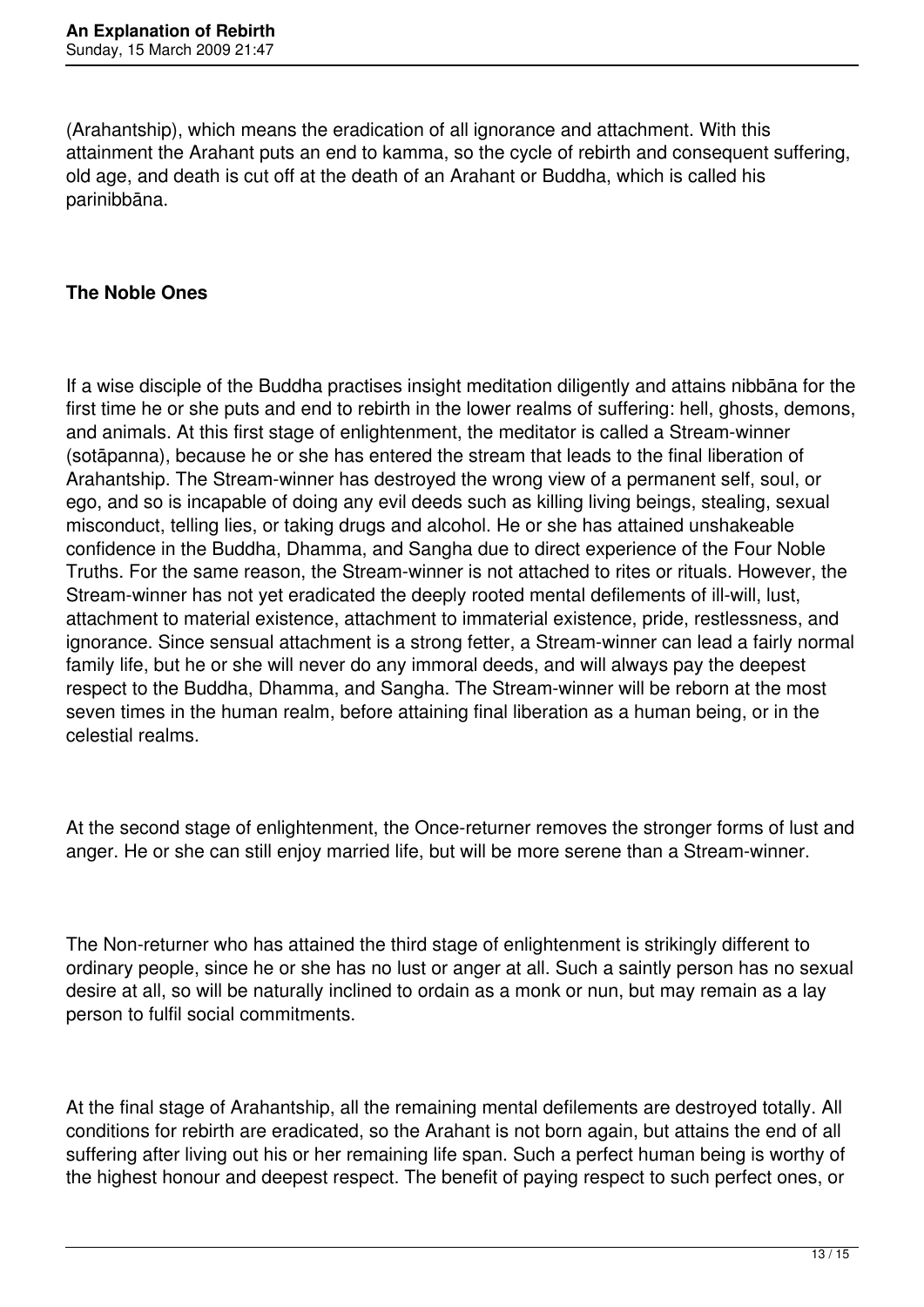offering alms to them is immeasurable. The consequences of insulting, harming, or bearing malice towards them are dire too. To kill a perfect one is equivalent to killing one's own mother or father, leading inevitably to rebirth in hell after death.

Anyone who abuses or harms an Arahant will soon suffer one of ten calamities: severe pain, loss of wealth, bodily injury, grievous illness, madness, oppression by the king, a serious accusation, loss of relatives, destruction of his property, or destruction of his house by fire. On the dissolution of the body, such a foolish person will be reborn in hell1 (unless he begs for forgiveness from the Arahant he has offended). To offend any Noble One is a serious offence that will obstruct one's spiritual progress.

The Buddha advised that these four should be treated with great care and respect, even if they are young: a poisonous snake, a royal prince, a virtuous monk, and a fire. A bite from even a small snake can kill. A young prince has a lot of influence and will one day become king. A virtuous monk will never harm anyone, but insulting or harming a virtuous disciple of the Buddha is powerful bad kamma. A small fire, if left unattended, can burn down an entire village.

Likewise, one should not allow ill-will to grow out of control, nor should one overlook minor wrong-doing. As a water-jar is filled with drops of water, a foolish man gathers evil little by little. According to the Buddha, mental evil is worse than verbal or physical evil. Mind is chief, mind is the forerunner, if one speaks or acts with an evil mind, suffering follows as the wheel follows the hoof of the ox that pulls it. So wrong views, ill-will, and covetousness are powerful mental unwholesome kammas that should not be overlooked. Everyone knows that lying, adultery, stealing, and killing are wrong so they usually try to avoid these evils. However, mental evils are usually overlooked due to ignorance. The Buddha laid stress on mental development (bhāvanā) to remove these mental evils. Studying the Buddha's teaching is mental development; so too are chanting suttas, and tranquility and insight meditation.

With the development of insight, one can gradually put an end to kammas that lead to rebirth, but one should be wary of false teachings. Because the Buddha said, "Avijjä paccaya sankhärä — mental formations (kammas) arise dependent on ignorance" some foolish teachers advocate that one should not make any effort to practise meditation, as all striving means fresh kamma. If one removes all the good timber from a forest, only weeds, vines, and brambles will remain. Likewise, if one is negligent in performing wholesome kamams such as almsgiving, morality, and meditation, the mind will naturally incline towards evil deeds. Only one needs to be wary of "making merit" that supposedly will lead one to nibbäna automatically, without the need to meditate. No such path exists.